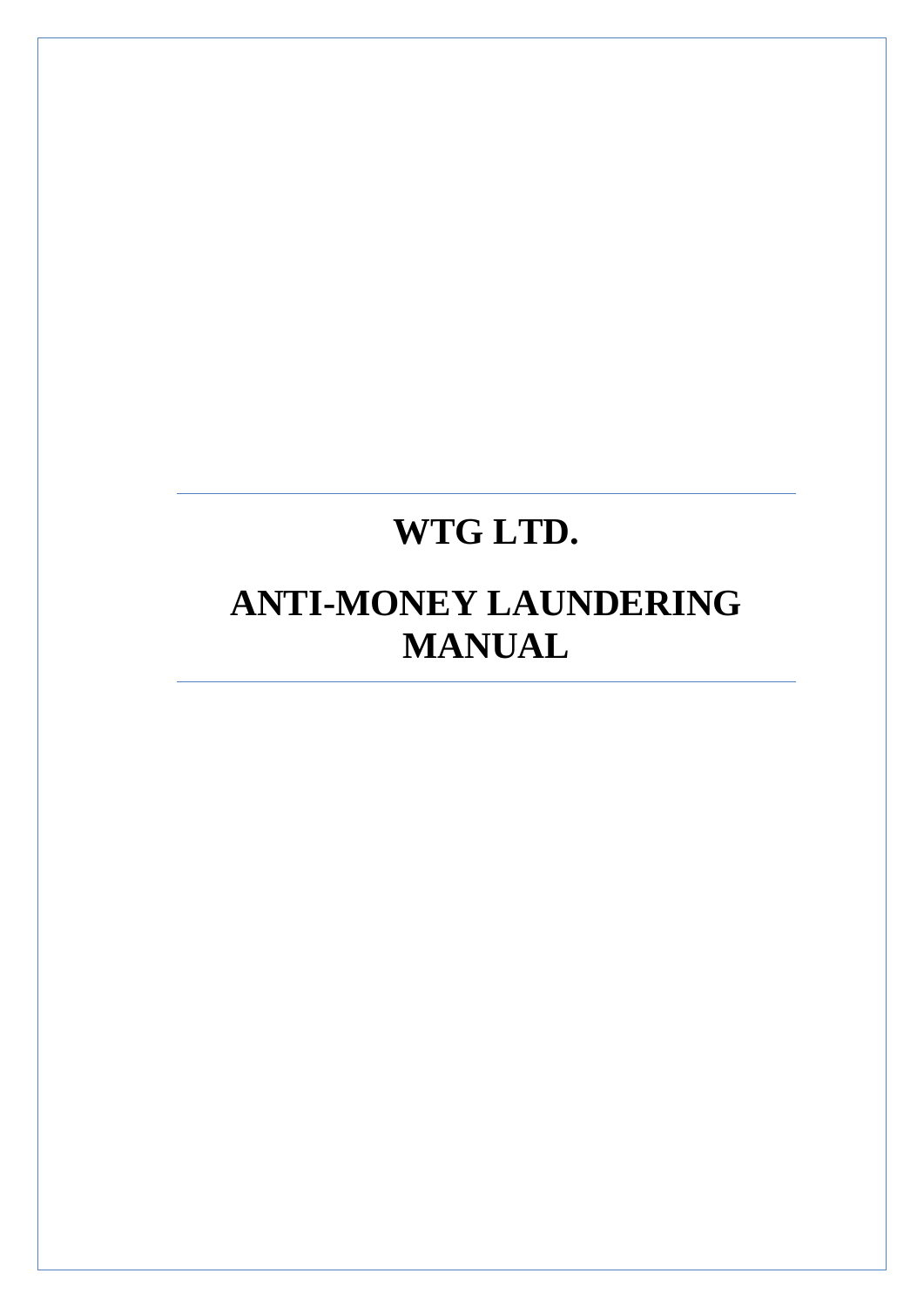## **Contents**

| 1.0.  |                                                                                  |
|-------|----------------------------------------------------------------------------------|
| 1.1.  |                                                                                  |
| 1.2.  |                                                                                  |
| 1.3.  |                                                                                  |
| 1.4.  | Basic Principles to Combat Money Laundering-Adoption of a Risk-Based Approach  4 |
| 1.5.  |                                                                                  |
| 1.6.  |                                                                                  |
| 1.7.  |                                                                                  |
| 1.8.  |                                                                                  |
| 1.9.  |                                                                                  |
| 1.10. |                                                                                  |
| 1.11. |                                                                                  |
| 1.12. |                                                                                  |
| 1.13. |                                                                                  |
| 1.14. |                                                                                  |
| 1.15. |                                                                                  |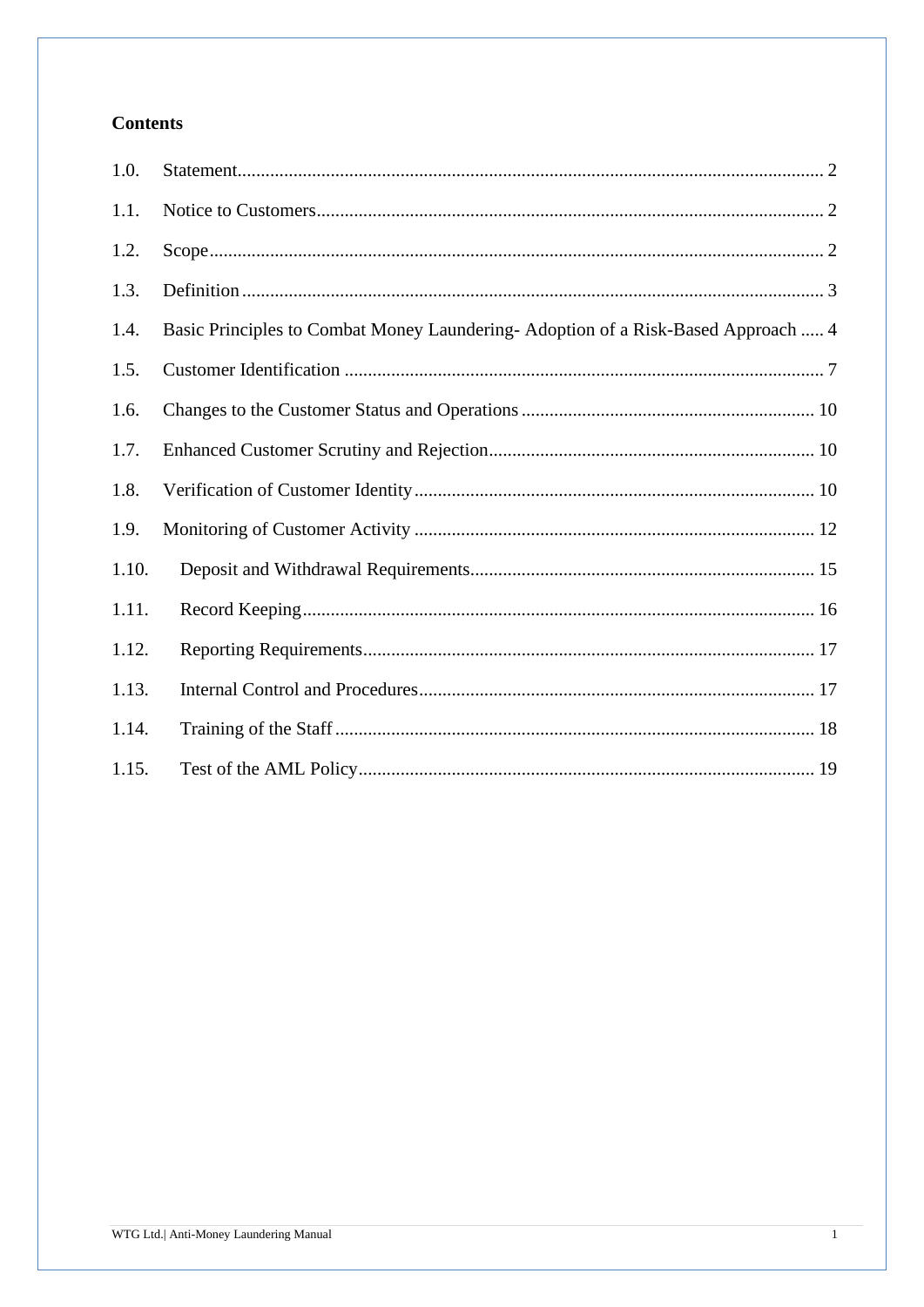#### <span id="page-2-0"></span>**1.0. Statement**

This document describes WTG Ltd.'s policy and commitment to the detection and prevention of any money-laundering or terrorism financing activity within the products and services offered by the Company.

We will respond to Law Agencies and Other Financial Institutions request about suspicious accounts or transactions by reporting the identity of the specified individual or organization, the account number, all identifying information provided by the account holder when the account was established, and the date and type of transaction.

#### <span id="page-2-1"></span>**1.1. Notice to Customers**

WTG Ltd. will provide notice to customers that it is requesting information from them to verify their identities, as required by the applicable law. According to the current legislation, WTG Ltd. does not share information concerning the anti-money laundering measures taken by the company with its customers or other individuals.

#### <span id="page-2-2"></span>**1.2. Scope**

This policy applies to all WTG Ltd. officers, employees, appointed producers, products and services offered by the Company. All business units within WTG Ltd. will cooperate to create a cohesive effort in the fight against money laundering. Each business unit has implemented risk-based procedures reasonably expected to detect and prevent the reporting of transactions. All efforts exerted will be documented and retained.

The AML Compliance Officer is responsible for initiating Suspicious Activity Reports ("SARs") or other required reporting to the appropriate law enforcement or regulatory agencies. Any contacts by law enforcement or regulatory agencies related to the Policy shall be directed to the AML Compliance Officer.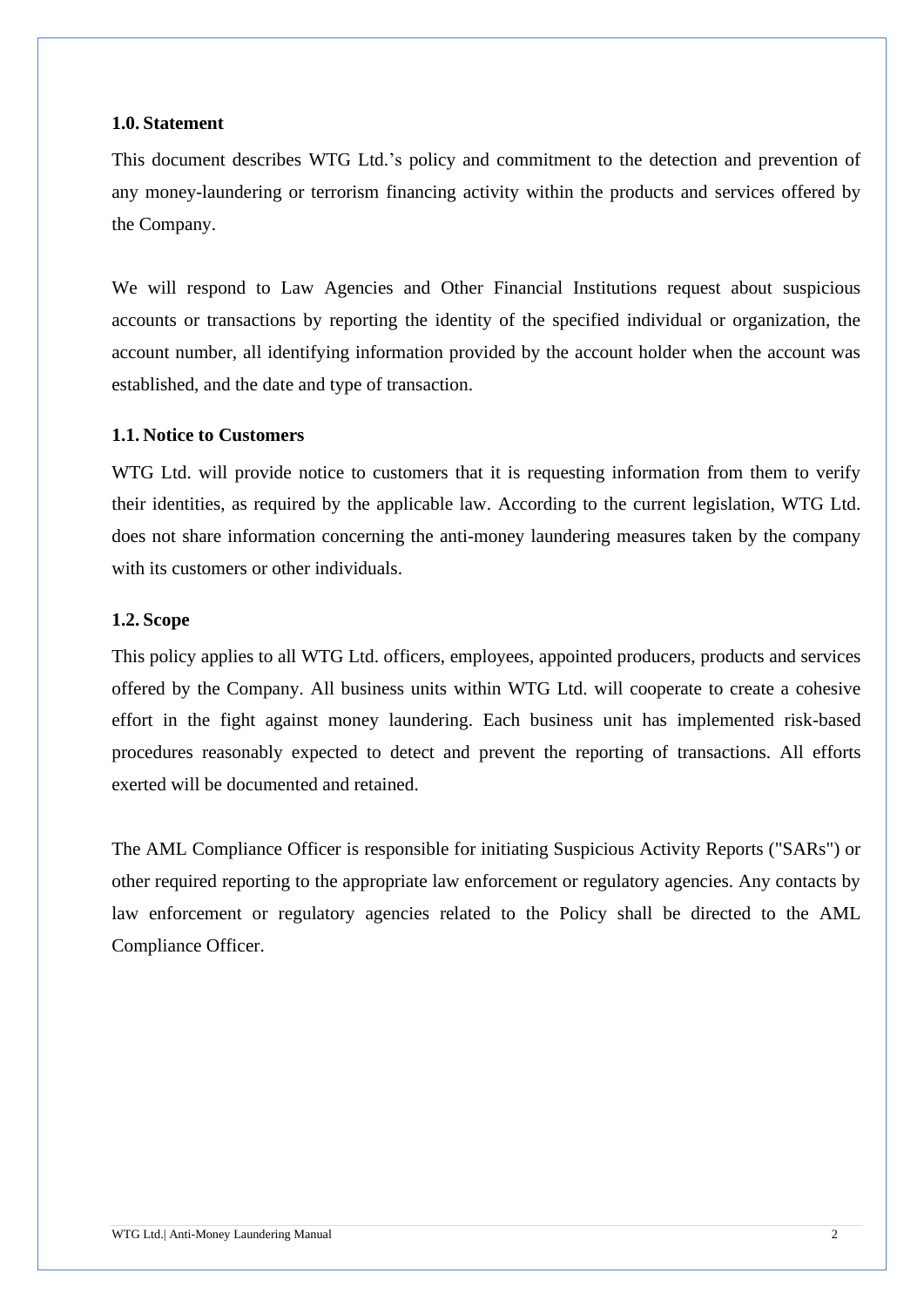#### <span id="page-3-0"></span>**1.3. Definition**

Money Laundering is a process intended to mask the benefits derived from serious offenses or criminal conduct as described under the Anti-Money Laundering Act, so that they appear to have originated from a legitimate source. This includes all procedures to change, obscure or conceals the beneficial ownership or audit trail of illegally obtained money or valuables.

Money laundering is also used to hide the link between those who finance terrorism and those who commit terrorist acts. Financing of terrorism can be defined as the wilful provision or collection, by any means, directly or indirectly, of funds with the intention that the funds should be used, or in the knowledge that they are to be used, to facilitate or carry out terrorist acts.

Generally, the process of money laundering comprises three stages, during which there may be numerous transactions that could alert WTG Ltd. to the money laundering activity:

- (a) **Placement** the physical disposal of cash proceeds derived from illegal activity. The aim is to remove cash from the location of acquisition to avoid detection. Smurfing – a form of placement where the launderer makes many small cash deposits instead of a large one to evade local regulatory reporting requirement applicable to cash transactions.
- (b) **Layering**  separating illicit proceeds from their source by creating complex layers of financial transactions (multiple transfers of funds among financial institutions, early surrender of an annuity without regarding to penalties, etc.) Designed to disguise the audit trial and provide anonymity.
- (c) **Integration**  the provision of apparent legitimacy to criminally derived wealth. If the layering process has succeeded, integration schemes place the laundered proceeds back into the economy in such a way that they re-enter the financial system appearing to be normal business funds. It is the final stage and the process at which the money is integrated into the legitimate economic and financial systems and is assimilated with all other assets in the system. Integration of laundered money into the economy is accomplished by making it appear to have been legally earned.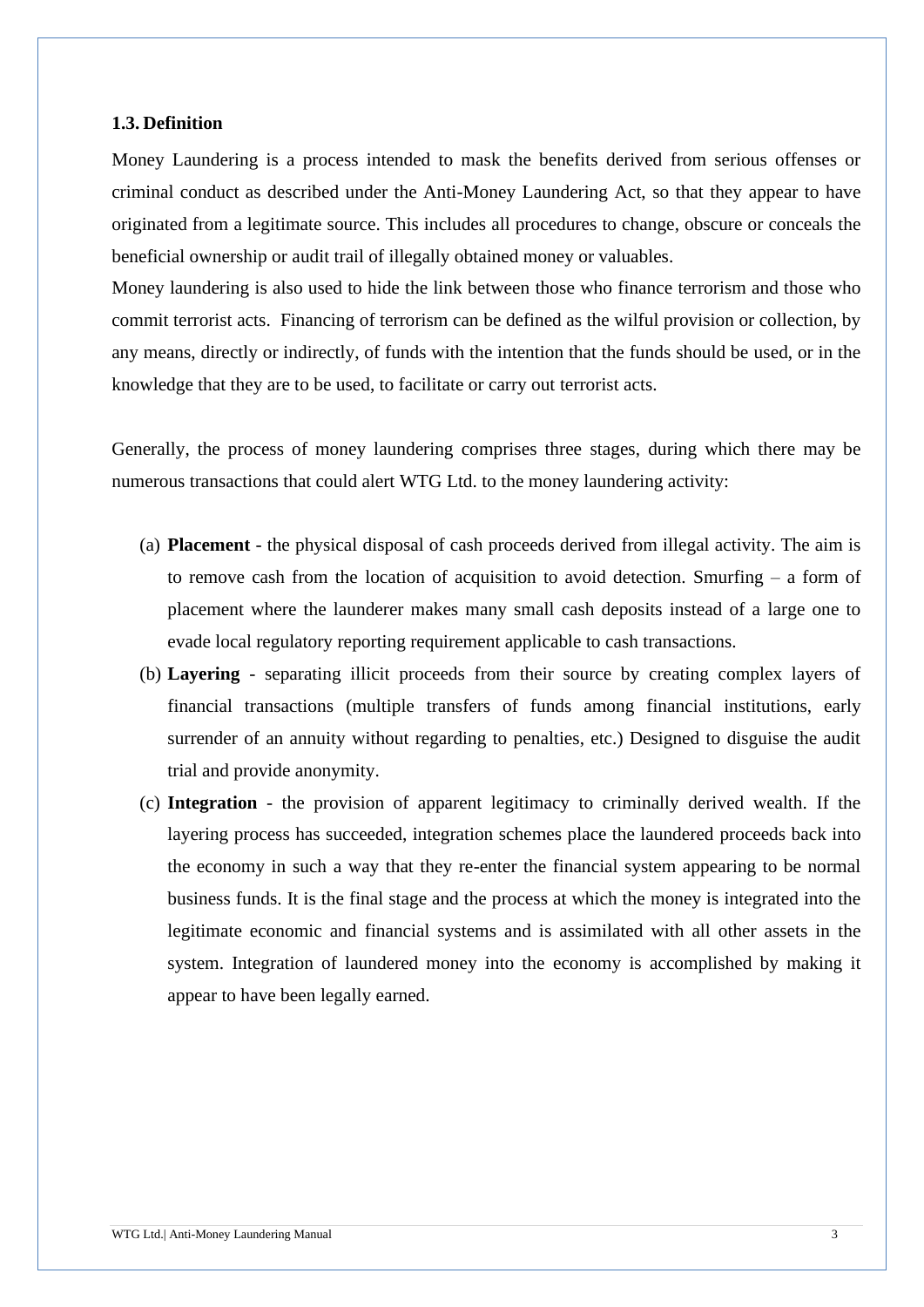### <span id="page-4-0"></span>**1.4. Basic Principles to Combat Money Laundering- Adoption of a Risk-Based Approach**

**Country Risk:** The Company should be cautious of the customer's country origin.

In conjunction with other risk factors, country origin provides useful information as to potential money laundering risks. Factors that may result in a determination that a country poses a heightened risk include:

- (a) Countries subject to sanctions, embargoes or similar measures.
- (b) Countries identified by the Financial Action Task Force as non-cooperative in the fight against money-laundering or identified by credible sources as lacking appropriate money laundering laws and regulations.

**Customer Risk:** There is no universal consensus as to which customers pose a high risk, but the below listed characteristics of customers have been identified with potentially heightened money laundering risks:

- (a) Armament manufacturers;
- (b) Cash intensive business;
- (c) Unregulated charities and other unregulated "non-profit" organizations

Before accepting a potential client, KYC and due diligence procedures are followed, by examining factors such as customers' background, country of origin, public or high profile position, linked accounts, business activities or other risk indicators.

## **Know Your Client and Due Dilligence**

Before opening an account, WTG Ltd. shall see to it that satisfactory and competent evidence is properly obtained on the identity of their customers and that effective procedures have been applied for such verification especially on new customers. Customer Account Information Form (CAIF) is kept for the customers.

Due diligence must be exercised to prevent the use of the Company as instrument for money laundering. WTG Ltd. implements the following procedures to become aware when it is being requested to "launder money":

a) Customer identification: Investment Agents should take all reasonable steps (exercise "due diligence ") to establish, to their satisfaction, the true and full identity of each client, and of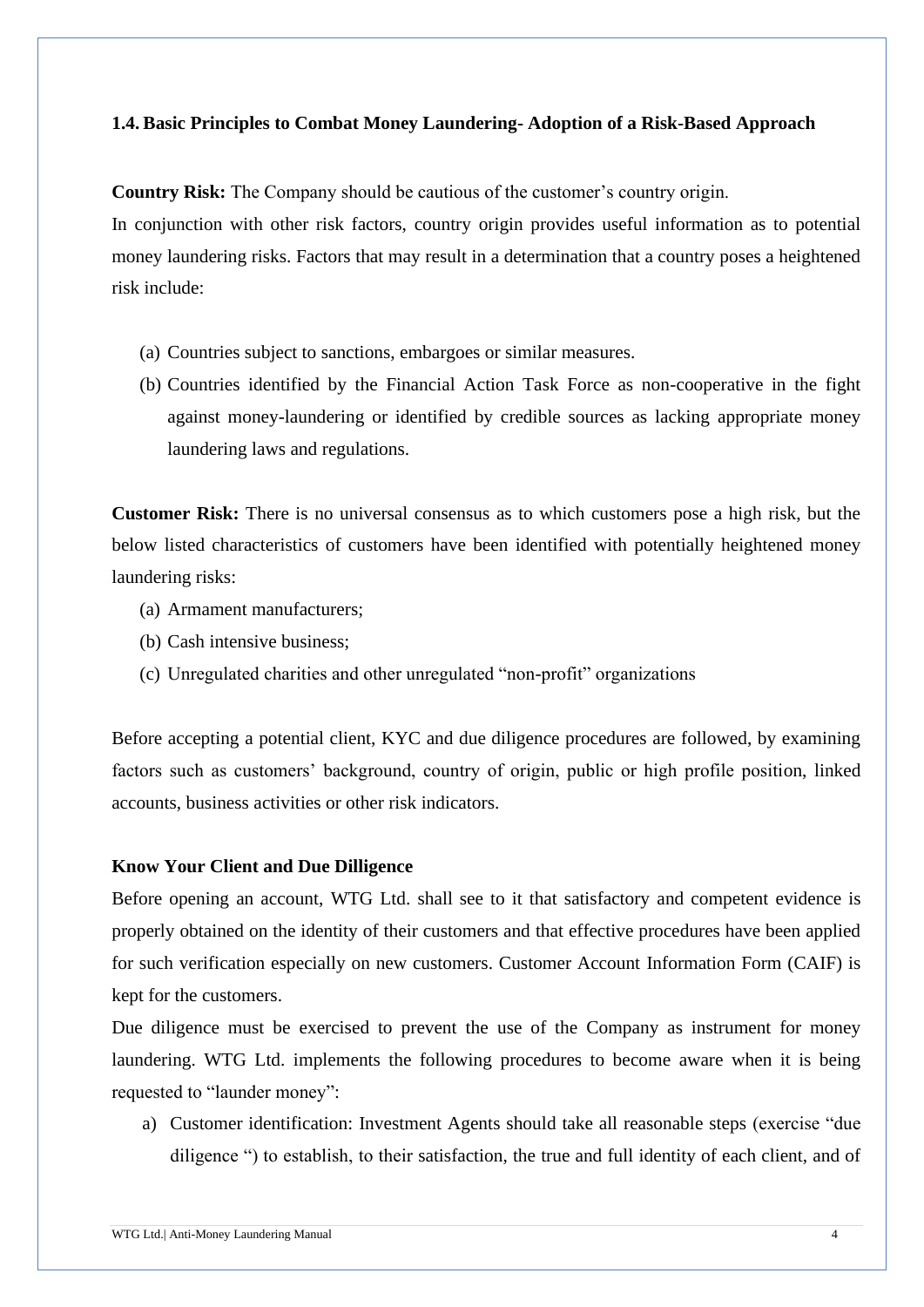each client's source of wealth, financial situation and investment. Due diligence is essential for an individual with a high net worth whose source of funds is unclear. Investment Agents are required to "know" at all times the identity of the persons with whom they are dealing.

- b) Customer's suspicious activity: If there are any suspicions about the activities (dealings, money transfers etc.) of an existing or potential customer, they should be reported immediately to the Compliance Officer, who will:
	- i. receive reports of suspicious activity from the Company's personnel
	- ii. coordinate required AML reviews/meetings with appropriate staff
	- iii. gather all relevant business information to evaluate and investigate suspicious activity
	- iv. determine whether the activity warrants reporting to senior management
	- v. design and implement training programs as required by this policy
- c) Employees are prohibited from disclosing to a client or any other person that information has been passed to the Compliance Officer, management or the regulatory authorities
- d) To ensure compliance with this requirement, all personnel will be required to sign a statement on breach of confidentiality provision of the AML.

The company can be exposed to reputational risk, and should therefore apply enhanced due diligence to such operations. Private accounts, which by nature involve a large measure of confidentiality, can be opened in the name of an individual, a commercial business, a trust, an intermediary or a personalized investment company. In each case reputational risk may arise if the company does not diligently follow established KYC procedures. All new clients and new accounts are approved by at least one person, the Compliance Officer. In case of a new high-risk customer, the final decision is taken by the CEO. Particular safeguards have been put in place internally to protect confidentiality of customers and their business, the Company ensures that equivalent scrutiny and monitoring of these customers and their business is conducted, e.g. it is available to be reviewed by compliance officer and auditors.

#### **Political Exposed Persons (PEPs)**

A PEP is defined in the AML Regulations as an individual entrusted with a prominent public function in the last three (3) years, and includes any immediate family member or close associate of such an individual. It is important to note that both local and foreign PEPs are covered by this definition.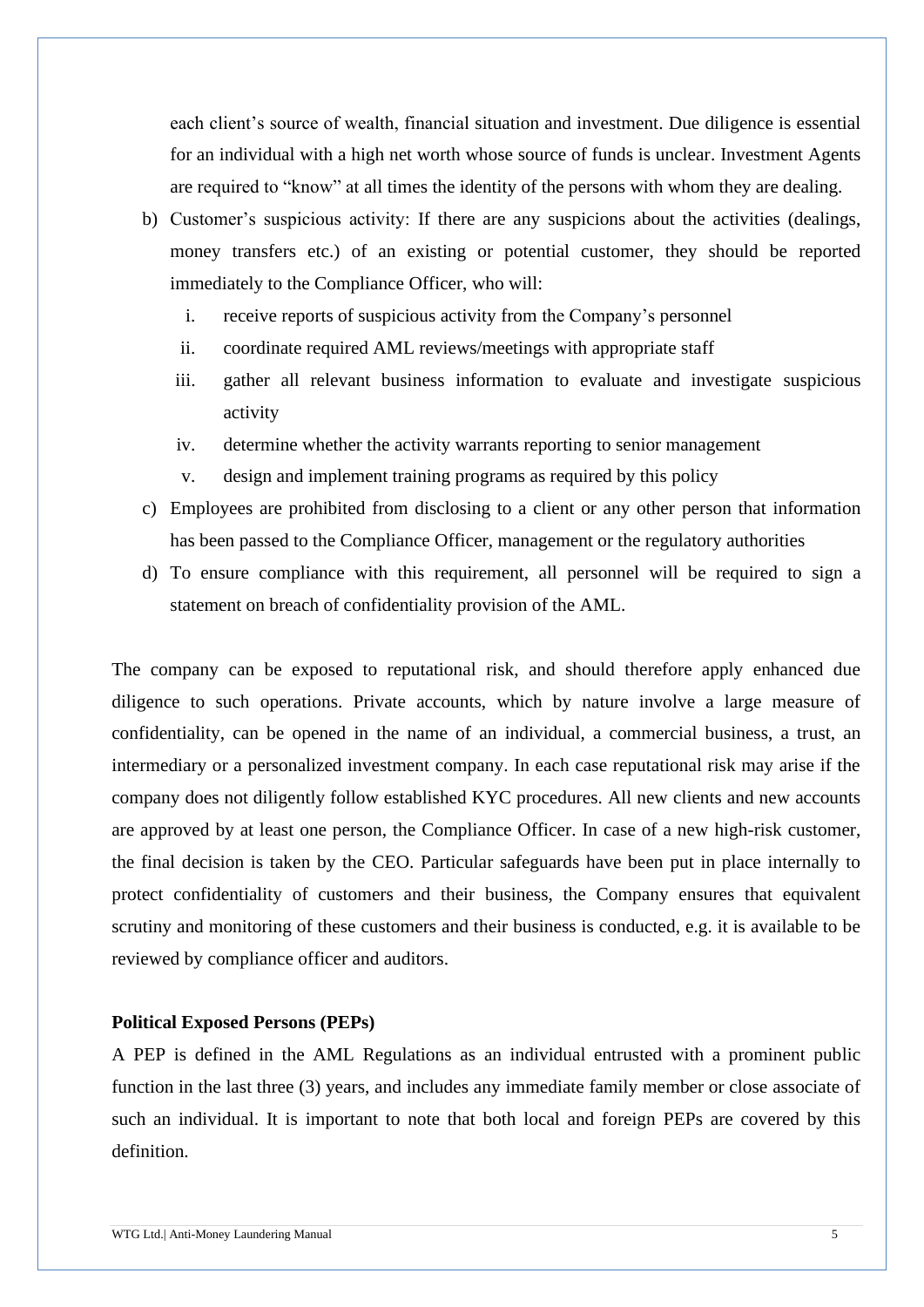Enhanced CDD and enhanced ongoing monitoring (on a risk-sensitive basis) will be conducted whenever a customer, or any beneficial owner of a customer, is or becomes a politically exposed person (PEP).

A 'customer' for this purpose includes any person entering a business relationship or undertaking a one-off transaction with the WTG Ltd. A risk management system will be in place to determine if prospective clients and prospective or existing customers are PEPs. That determination is complicated by the fact that the definition of a PEP includes family members and associates, who may have different names and may not publicise the fact of their association with the relevant individual.

There will be in place customer identification and verification procedures for medium or low-risk PEPs and high-risk PEPs, including foreign PEPs.

#### ▪ **Medium or low-risk PEPs**

The same customer identification and verification procedures used for individuals will apply for domestic PEPs or international organization PEPs who are customers or beneficial owners of a customer.

#### ▪ **High-risk PEPs**

For high-risk PEPs, including foreign PEPs, who are customers or beneficial owners of a customer, we will use the same customer identification and verification procedures that we use for individuals, as well as enhanced customer due diligence program (ECDD). This includes:

- getting senior management approval before starting or continuing a business relationship with the customer, or before providing a designated service to them
- taking reasonable measures to establish the source of the customer's and each beneficial owner's wealth ('reasonable' means what is practical and necessary in line with your identified money laundering/terrorism financing risk)
- taking reasonable measures to identify the source of the customer's and each beneficial owner's funds
- complying with enhanced customer due diligence requirements, such as verifying information and analyzing transactions.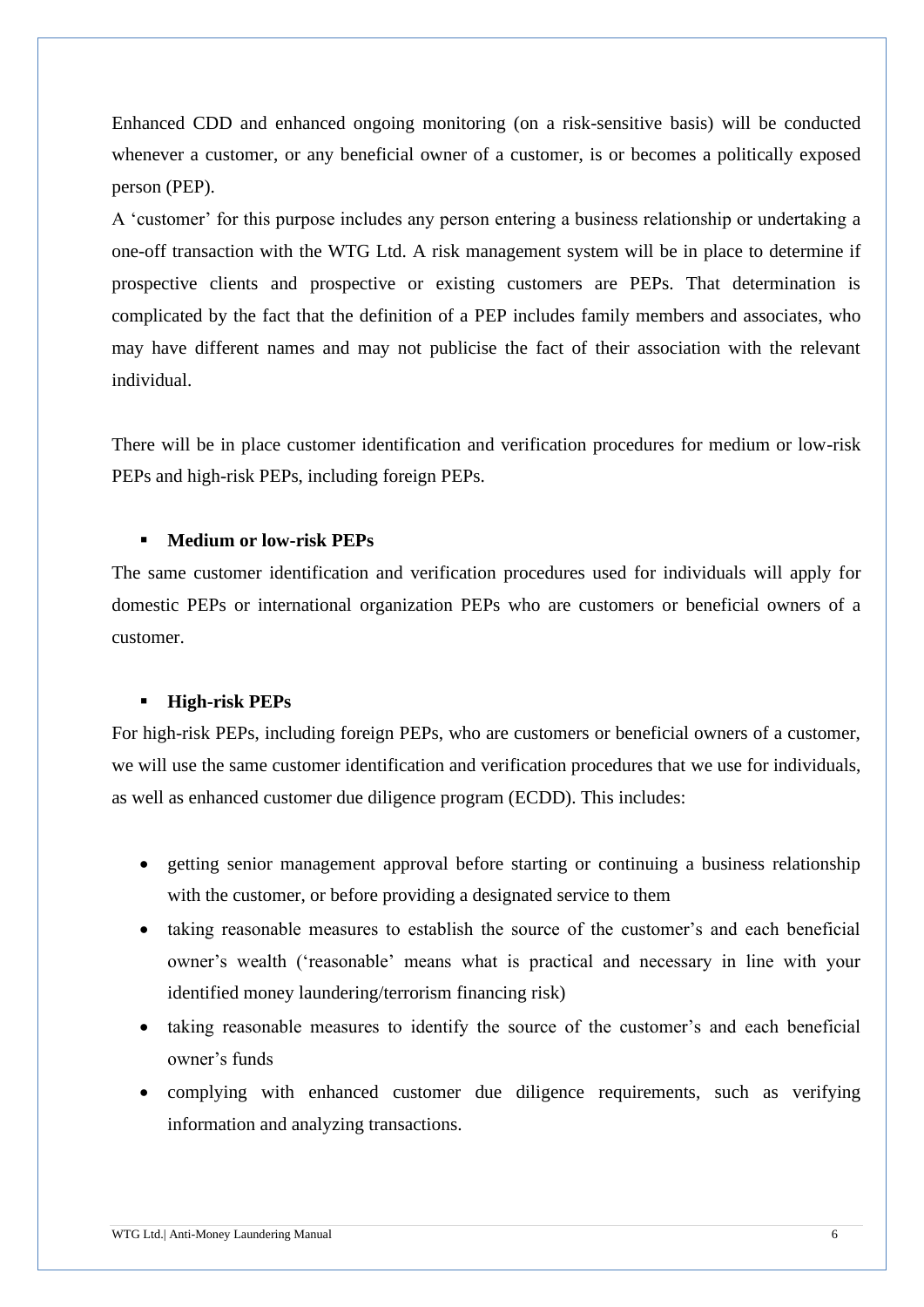#### **Monitoring transactions of high-risk PEPs**

WTG Ltd. will closely monitor the transactions of all foreign PEPs and of high-risk domestic or international organization PEPs. If we suspect a transaction involves funds linked to corruption or other criminal activity, Suspicious Activity Reports ("SARs") or other required reporting will be submitted to the appropriate law enforcement or regulatory agencies.

Sometimes an existing customer can become a PEP during the course of the business relationship. The ongoing customer due diligence procedures will allow for this possibility, especially if the customer advises their circumstances have changed. If this happens, update their status, carry out enhanced customer due diligence and adjust transaction monitoring processes to take into account the changed money laundering/terrorism financing risk.

#### **Compliance with laws**

WTG Ltd. will ensure that laws and regulations are adhered to under a business environment of high ethical standards and no service shall be provided to any client where there is good reason that money laundering activities are involved.

#### **Cooperation with Law Enforcement Agencies**

Should there be reasonable grounds for suspecting money laundering, WTG Ltd. shall fully cooperate with proper law enforcement agencies within the legal constraints relating to customer confidentiality.

#### **Dissemination of policies and procedures**

Policies and procedures to prevent possible money laundering activities are properly disseminated to WTG Ltd. officers and staff.

## <span id="page-7-0"></span>**1.5. Customer Identification**

The identification of customer seeking to open an account with WTG Ltd. is an essential part of our KYC process. WTG Ltd. does not enter into any service relationship until the identity of the new customer or the person acting on his/ her behalf (Beneficiary Owner) is fully verified. Information must be provided to learn:

- i. the true Identity of the Customer,
- ii. the nature of the Customer's Business,
- iii. the intended Purpose of the Customer's transactions,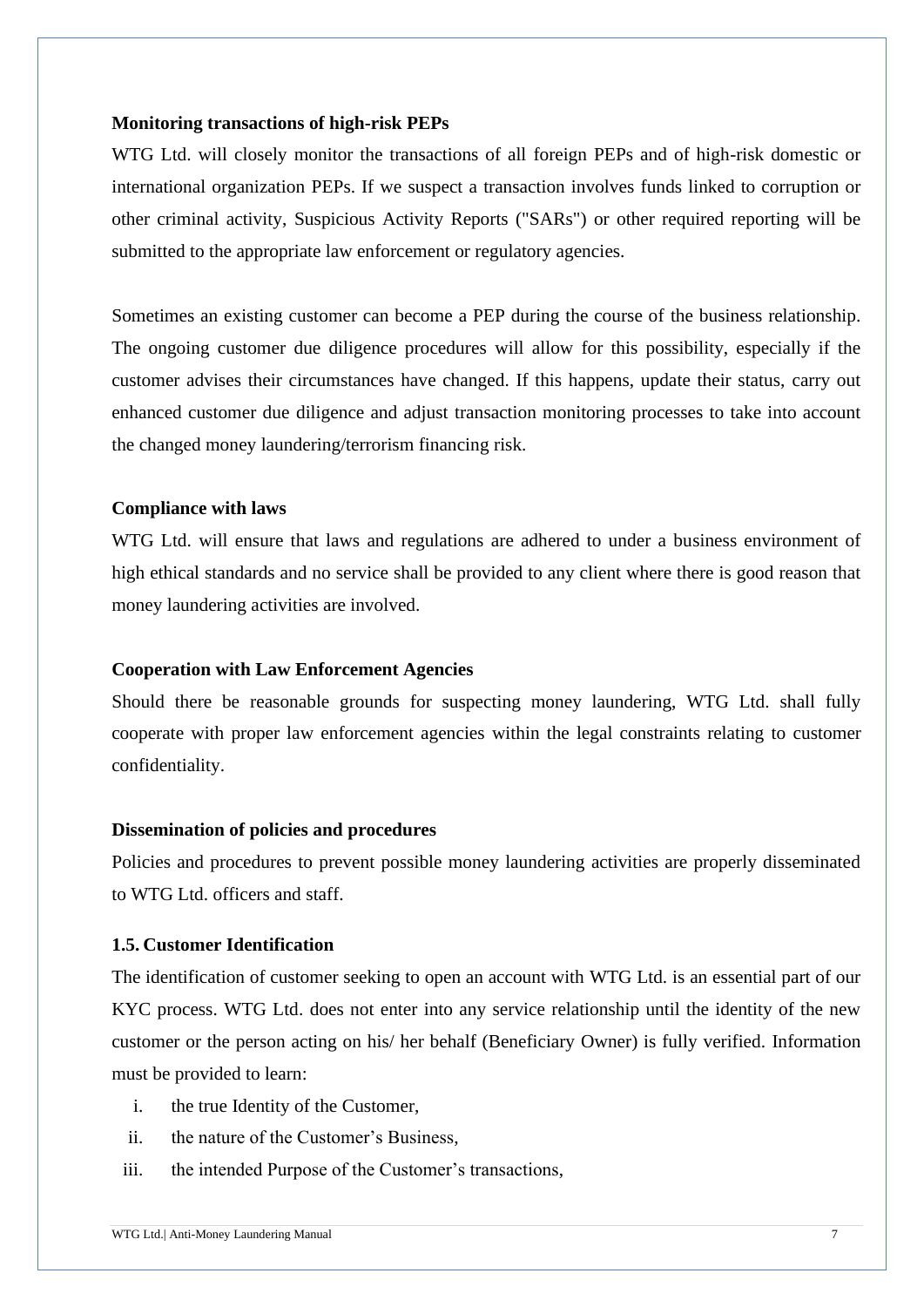The extent and nature of the information depends on the type of applicant (personal, corporate, etc.) and the expected size of the account.

The customers of WTG Ltd. are subdivided into two major categories:

- a) Private customers (natural persons)
- b) Corporate customers
- c) Private customers (natural persons):

If the customer is a Natural person, the following information must be collected:

- i. True name and/or names used
- ii. Residence address, city code, telephone number
- iii. Business address
- iv. Date and Place of birth

Names should be verified by:

- i. Valid Passport
- ii. National ID Card
- iii. current photo-card driving licence

The indicated documents should not be older than 6 months from the filing date.

The current permanent address should be verified by one of the following:

- i. Proof of a recent utility bill
- ii. Customer's tax identification numbers, Social Security number or Government Service and Insurance System number
- iii. Bank statement
- iv. Credit card monthly statement

These documents should not be older than 3 months from the date of filing.

For each account WTG Ltd. shall also make reasonable effort, prior to the settlement of the initial transaction, to obtain the following information to the extent it is applicable to the account:

- i. Occupation of customer;
- ii. The customer's investment objective and other related information concerning the customer's financial situation and needs;
- iii. Annual income, Assets or net worth;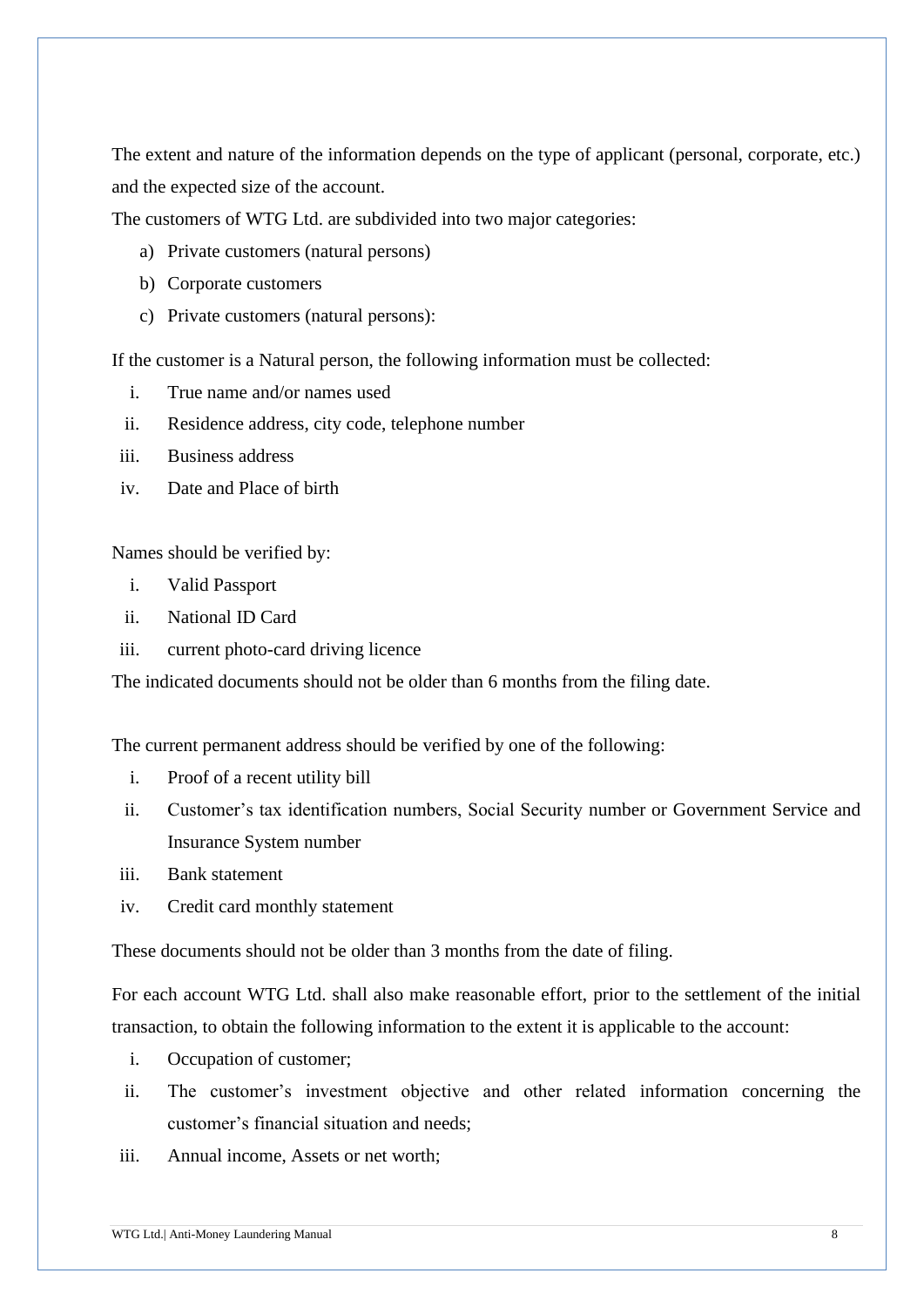Approval of the Account or "new client" is subject to the following terms and conditions:

- i. The Customer Account Information Form is filled in completely;
- ii. Clear photocopy of a valid ID with photo of the client is obtained;
- iii. Recommendation of cclient is provided by the InvestmentAgent;
- iv. Sufficient background check is conducted by WTG Ltd.;

#### **Corporate customers:**

Before establishing a business relationship, a company search and/or other commercial inquiries shall be made to ensure that the corporate/other business applicant has not been, or is not in the process of being dissolved, struck off, wound-up or terminated. In the event of doubt as to the identity of the company or its directors, or the business or its partners, a search or inquiry with the relevant Supervising Authority/Regulatory Agency shall be made.

The following relevant documents shall be obtained in respect of corporate/other business applicants:

- i. Copies of the Certificate of Registration, including Articles of Incorporation or Certificate of Partnership, as appropriate,
- ii. Copies of the By-Laws and Latest General Information Sheet, which lists the names of directors/partners and principal stockholders, and secondary licenses.
- iii. The originals or certified copies of any or all of the foregoing documents, where required, should be produced and submitted for verification.
	- a. Sworn statement as to existence or non-existence of beneficial owners.
	- b. Appropriate Board of Directors' resolutions and signed application forms or account opening, identifying the authorized signatories or principal officers of the corporation authorized to trade and their authorities and specimen signatures.
	- c. Board Resolution authorizing the corporation to open the account with the Company.
	- d. Latest Audited Financial Statements.
	- e. Where necessary, WTG Ltd. may also require additional information about the nature of the business of clients, copies of identification documents of shareholders, directors, officers and all authorized signatories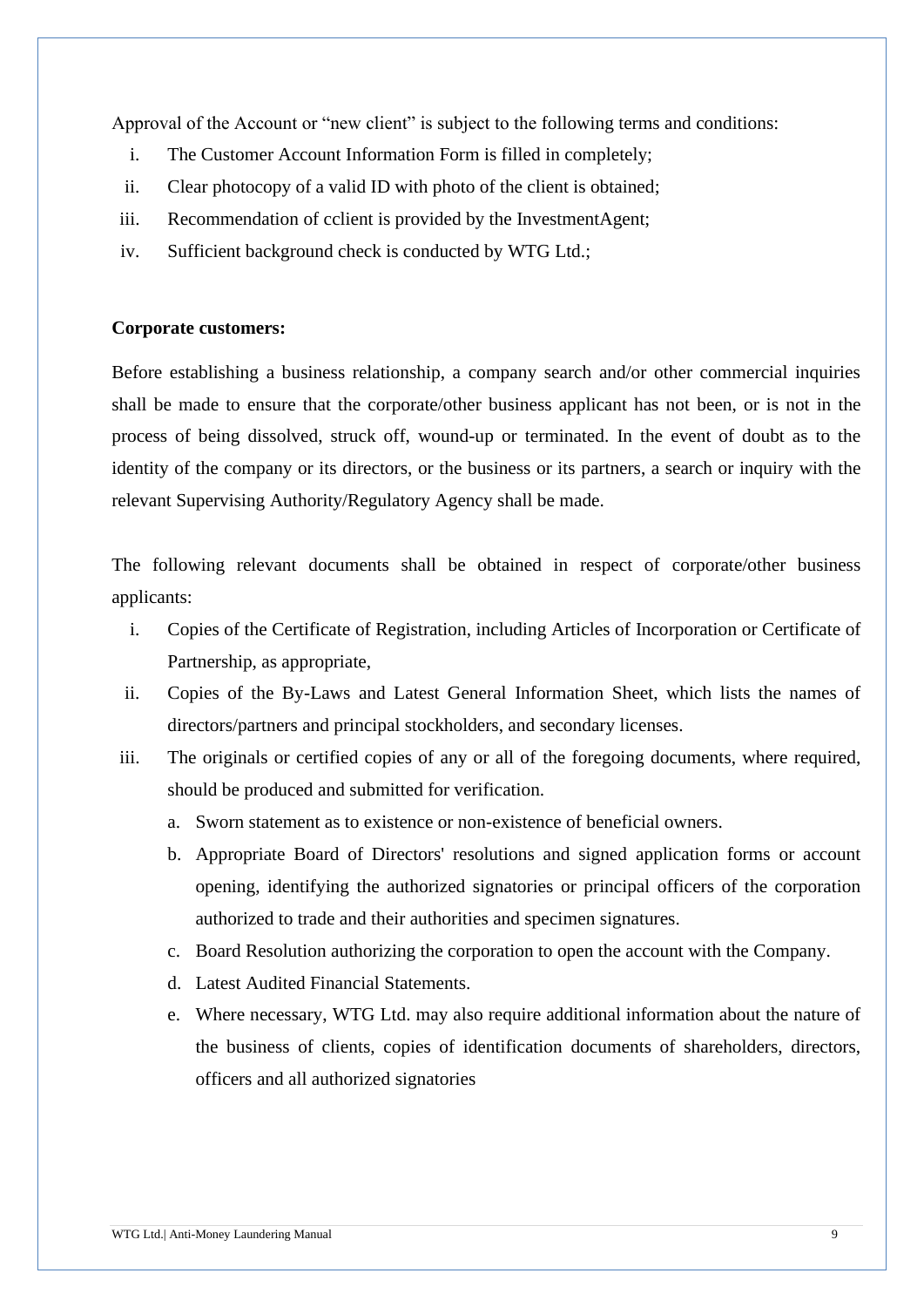#### <span id="page-10-0"></span>**1.6. Changes to the Customer Status and Operations**

WTG Ltd. immediately takes all necessary actions using the identification procedures and measures to provide due diligence, in order to collect the appropriate evidence in cases of:

- a) changes to the customer documentation standards, such as:
	- i. change of directors/secretary;
	- ii. change of registered shareholders and/or actual beneficiaries;
	- iii. change of registered office;
	- iv. change of trustees;
	- v. change of corporate name and/or trade name;
	- vi. change of main trading partners and/or significant new business;
- b) a material change in the way an account is operated, such as:
	- i. change of persons authorized to handle its account;
	- ii. request for opening a new account in order to provide new investment services and/or financial instruments;
- c) a significant transaction that appears to be unusual and/or significant than the usual type of trade and profile of the client;

## <span id="page-10-1"></span>**1.7. Enhanced Customer Scrutiny and Rejection**

Based on the risk, WTG Ltd. will analyze any logical inconsistencies in the information or behavior of its customers. If a potential or existing client either refuses to provide the information described in the above chapters, or appears to have intentionally provided misleading information, a new account will not be opened and, after evaluating the risks involved, will consider closing any existing account. WTG Ltd. will also refuse any account which is determined to be "high risk" by the Compliance Officer.

## <span id="page-10-2"></span>**1.8. Verification of Customer Identity**

WTG Ltd. has implemented an integrated multilevel electronic system of information verification provided by the Customer. This system documents and checks identification details of the Customer, keeps and controls drill through reports of all the transactions.

The following are some counter checks being done by WTG Ltd. to verify identity of clients without face to face contact:

- i. Telephone contact of the applicant at an independently verifiable home or business number;
- ii. Submission of Income tax return, and also bank statement or any proof of income;
- iii. Confirmation of address through correspondence or presentation of proof of billing address;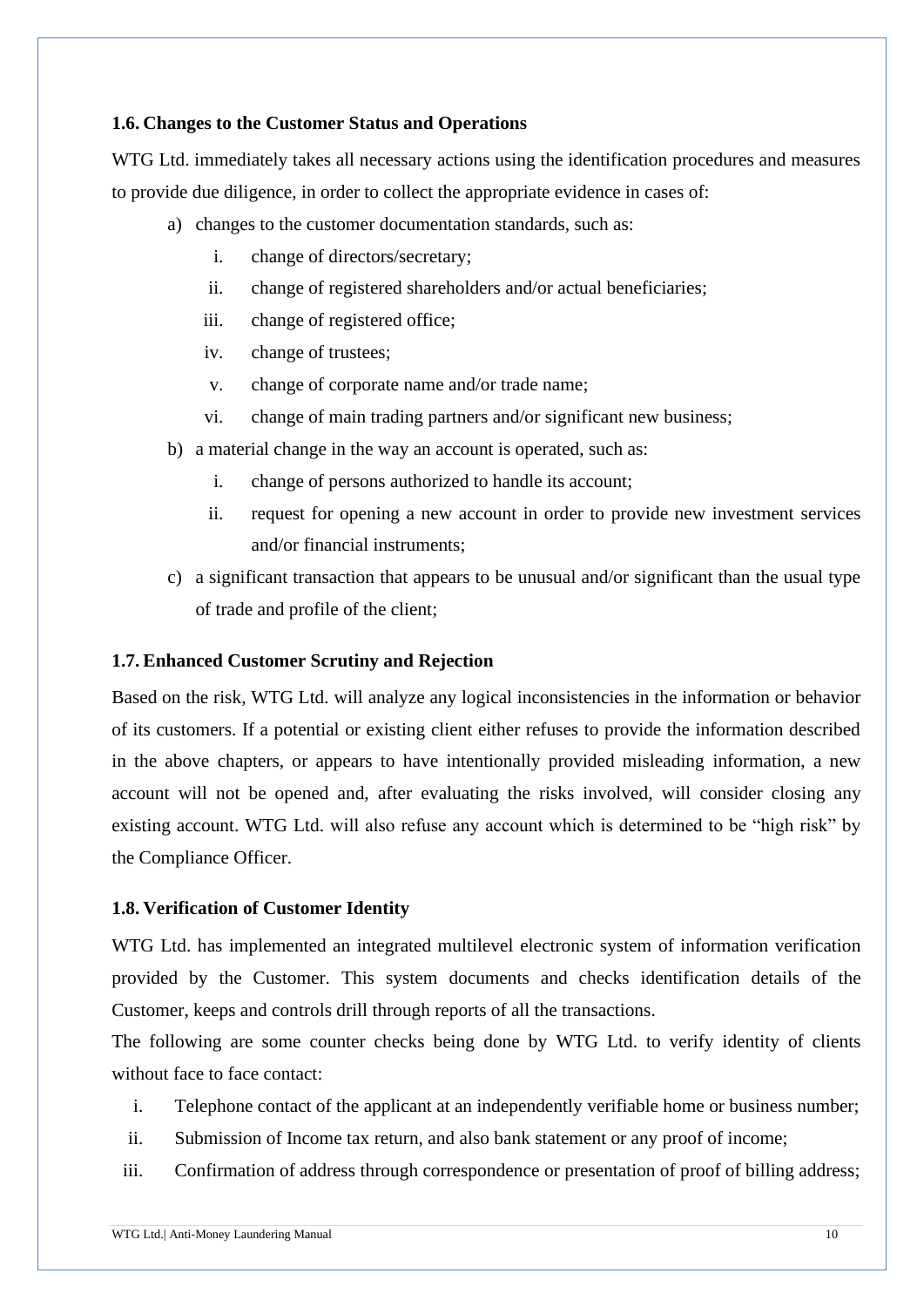Above procedures should be strictly implemented when opening of accounts is coursed via telephone, internet or by mail; especially if the client is just referred by another client or any of the staff. Such requirements should ideally be done prior to executing the initial transaction. For nonresidents who seek to procure transactions without face-to-face contact, documents as enumerated above issued by foreign authorities must be submitted.

WTG Ltd. always requires its clients to submit information particularly on the source of funds. If the client states that he/she has a business, some proof of the business documents, like by-laws, Business registration, etc. are requested. Company search on the website for registered companies is done to ensure that the corporate or other business applicant is an existing business entity.

Customer identification and information of existing clients should be updated and/or amended at least once every five (5) years. This refers to change of residential or business address, new identification cards, new passport, additional business information, new business investment/venture, and the like. For any change of information before the said period WTG Ltd. requests a letter or document pertaining to the changes being made.

Bearing in mind the "Know – Your – Customer" principle, WTG Ltd. should be in a position of nodoubt or no suspicions that the identities of our clients are questionable after careful evaluation of all identification documents submitted to us. This should be very important where the client is a non-resident and therefore more probing must be done on the purpose of the transaction and the sources of funds, especially if it involves a significant amount, except when such client is a longestablished and well-known customer.

Once an account is opened for a client, particular care shall be taken in cases where instructions for transactions on behalf of said client is being made by another person or party, such person or party must be formally authorized by the client account to make such transactions on his/her behalf. WTG Ltd. shall require the necessary documents such as Special Power of Attorney (SPA) or duly signature-verified authorization given by clients; e.g. authorized to place an order; up to what amount; and authorized to get the withdrawal.

WTG Ltd. shall establish whether the applicant for business relationship is acting on behalf of another person as trustee, nominee or agent. The Company shall obtain authorized evidence of the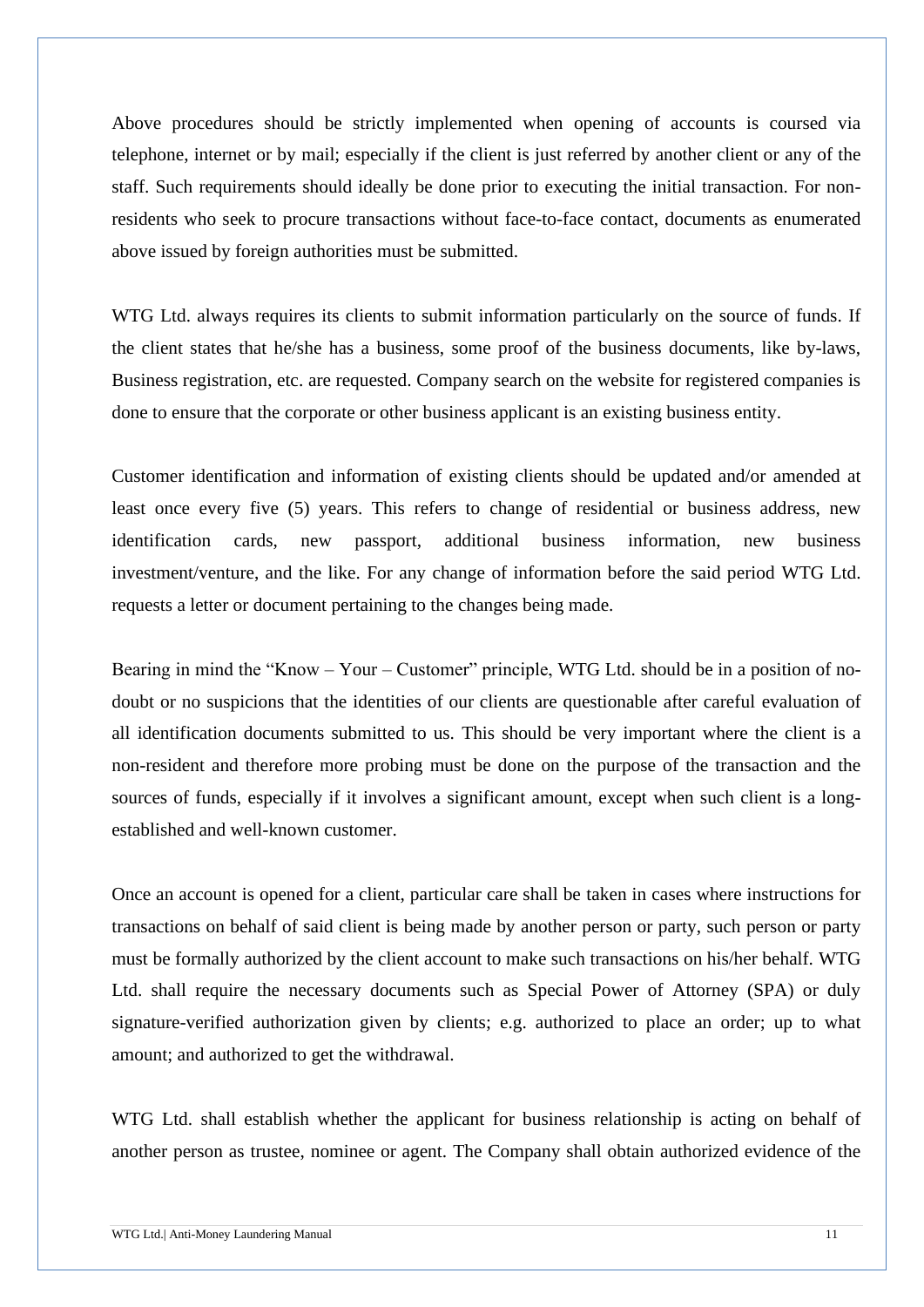identity of such agents (the same documents needed as enumerated above) and authorized signatories, and the nature of their trustee or nominee capacity and duties.

In cases where a potential customer insists for confidentiality reasons, a numbered account may be opened. Confidential numbered accounts should not function as anonymous accounts but they should be subject to exactly the same KYC procedures as all other customer accounts, even if the test is carried out by selected staff. Whereas a numbered account can offer additional protection for the identity of the account-holder, the identity must be known to a sufficient number of staff to operate proper due diligence.

Shell companies are legal entities which have no business substance in their own right but through which financial transactions may be conducted. It is the policy of WTG Ltd. to always be cautious when dealing with these companies as these are often abused by money launderers. In addition to the requirements about corporation, WTG Ltd. shall require a Board of Directors' certification as to the purpose(s) of the owners/stockholders in acquiring the shell company. There must be satisfactory evidence of the identities of the beneficial owners bearing in mind the "Know-Your-Customer" principle.

As a policy, WTG Ltd. does not allow named account holders to transact for non-account holders and should therefore exercise special care and vigilance. Where transactions involve significant amounts, the customer should be asked to produce competent evidence of identity including nationality, the purposes of the transaction, and the sources of the funds.

WTG Ltd. will document its verification, including all identifying information provided by the customer, the methods used and results of the verification.

#### <span id="page-12-0"></span>**1.9. Monitoring of Customer Activity**

The company monitors suspicious and revenue-intensive transactions closely, takes timely, appropriate actions on said transactions and informs the appropriate bodies without undue delay.

The system of monitoring implemented by WTG Ltd. relies both on automated monitoring and, where appropriate, manual monitoring by the staff. A series of status fields have been applied to customer accounts indicating their profile within the system, which assist automated monitoring.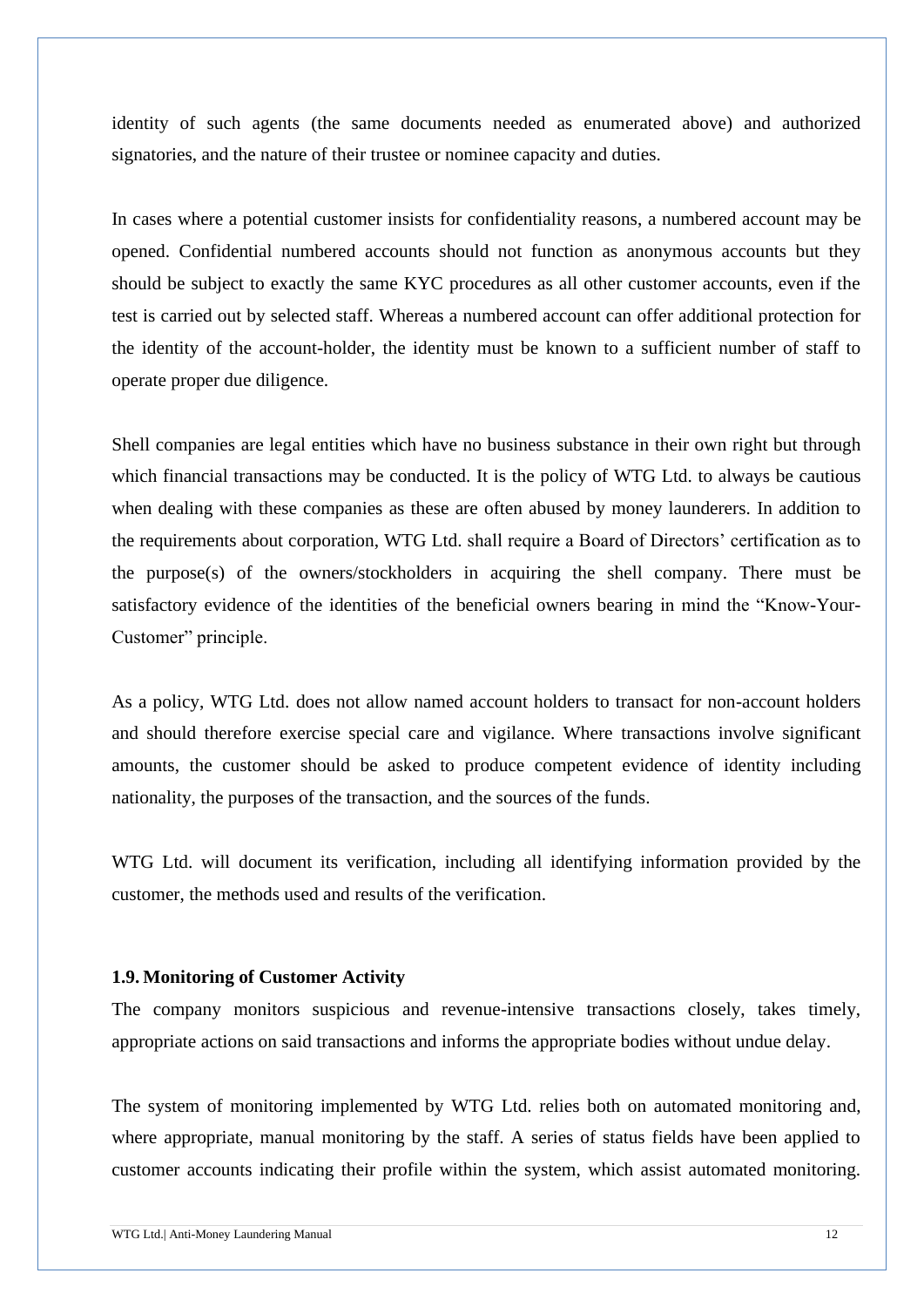WTG Ltd. has adopted a regulatory and legally compliant process for suspicious activity reporting that will enable all staff to make a report to the Compliance Officer where they know or suspect that a customer is engaged in money laundering or terrorist financing.

WTG Ltd. staff is trained to monitor a sufficient amount of account activity to permit identification of patterns of unusual size, volume, type of transactions, geographic factors such as whether jurisdictions designated as "non cooperative" are involved or any of the "red flags" identified below. WTG Ltd. shall look at transactions, including deposits and wire transfer, in the context of other account activity to determine if a transaction lacks financial sense or is suspicious because it is an unusual transaction for that customer. The AML Compliance Officer who will be responsible for this monitoring, will document when and how the transaction is carried out, and will report suspicious activities to the appropriate authorities.

Examples of Red Flags are:

- The customer exhibits unusual concern regarding the Company's compliance with government reporting requirements and AML policy, particularly with respect to his/her identity, type of business and assets, or refuses to reveal any information concerning business activates, or furnishes suspicious identification documents;
- The customer wishes to engage in transactions that lack business sense or apparent investment strategy, or are inconsistent with the customer's stated business strategy;
- The information provided by the customer that identifies a legitimate source for funds is false, misleading, or substantially incorrect;
- Upon request, the customer refuses to identify or fails to indicate any legitimate source for his/her funds and other assets;
- The customer (or a person publicly associated with the customer) has a questionable background or is the subject of news reports indicating possible criminal, civil or regulatory violations;
- The customer exhibits a lack of concern regarding risks, commissions, or other transaction costs;
- The customer appears to be acting as an agent for an undisclosed principal, but declines or is reluctant to provide information, or is otherwise evasive regarding that person or entity;
- The customer has difficulty describing the nature of his/her business or lacks general knowledge of his/her industry;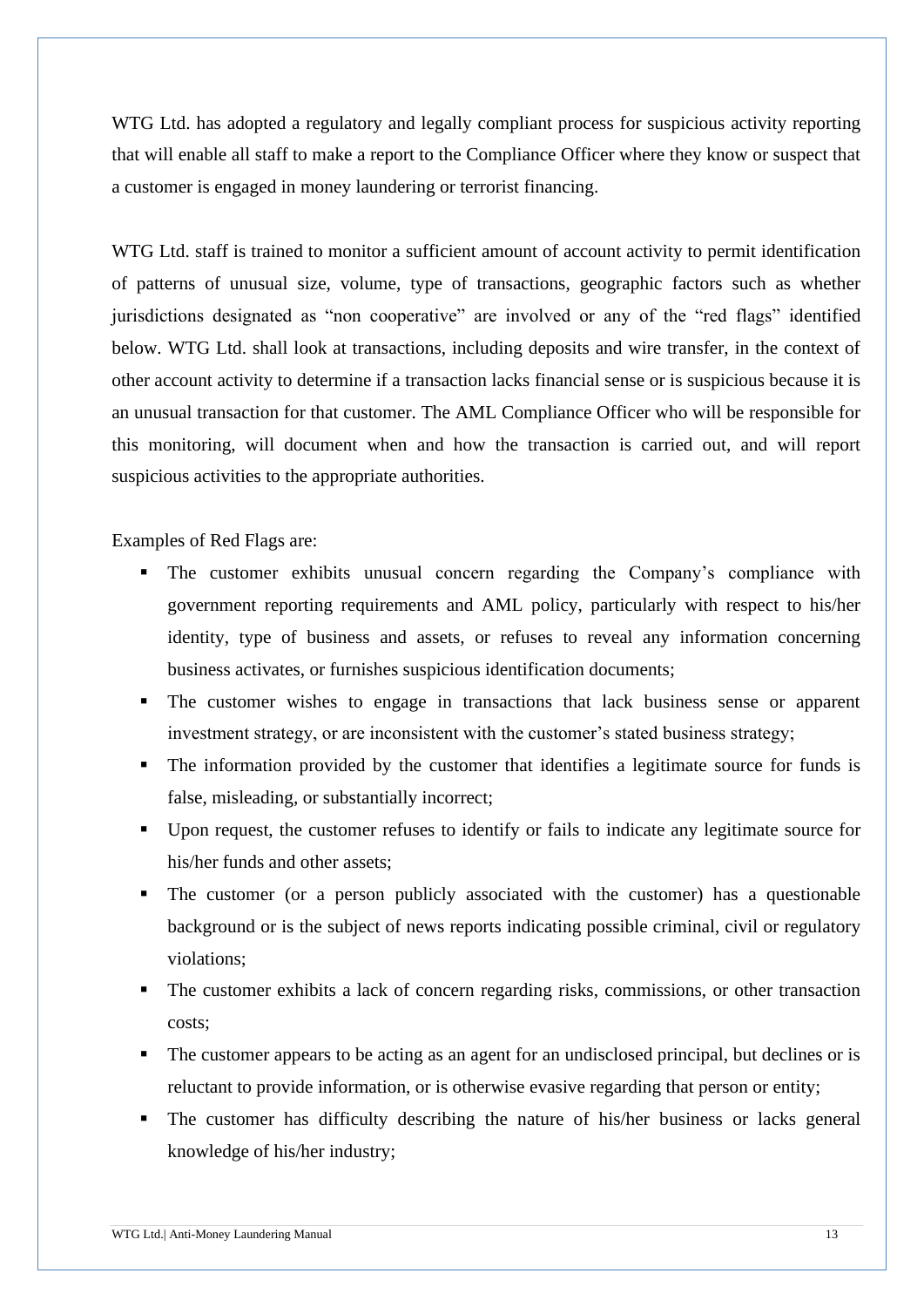- The customer attempts to make frequent or large deposits, insists on dealing only in cash equivalents, or asks for exemptions from the Company's policies relating to the deposits of cash and cash equivalents;
- **•** The customer engages in transactions involving cash or cash equivalents or other monetary instruments that appear to avoid the government reporting requirements, especially if the cash or monetary instruments are in an amount just below reporting or recording thresholds;
- For no apparent reason, the customer has multiple accounts under a single name or multiple names, with a large number of inter-account or third-party transfers;
- The customer is from, or has accounts in, a country identified as a non-cooperative country by the Financial Action Task Force;
- The customer's account has unexpected or sudden extensive wire activity, especially in accounts that had little or no previous activity;
- **·** The customer's account shows numerous currency or cashier's check transactions aggregating to significant sums;
- The customer's account has a large number of wire transfers to unrelated third parties inconsistent with the customer's legitimate business purpose;
- The customer's account has wire transfer's that have no apparent business purpose to or from a country identified as money laundering risk;
- The customer's account indicates large or frequent wire transfers, immediately withdrawn by check or by debit card without any apparent business purpose;
- The customer makes a funds deposit followed by an immediate request that the money be wired out or transferred to a third party, or to another firm, without any apparent business purpose;
- The customer makes a fund deposit for the purpose of purchasing a long-term investment followed shortly thereafter by a request to liquidate the position and transfer of the proceeds out of the account;
- The customer engages in excessive journal entries between unrelated accounts without any apparent business purpose;
- The customer requests that a transaction be processed in such a manner to avoid the Company's normal documentation requirements;
- The customer engages in transactions involving certain type of securities, such as penny stocks and bearer bonds, which although legitimate, have been used in connection with fraudulent schemes and money laundering. (Such transactions may warrant due diligence to ensure the legitimacy of the customer's activity);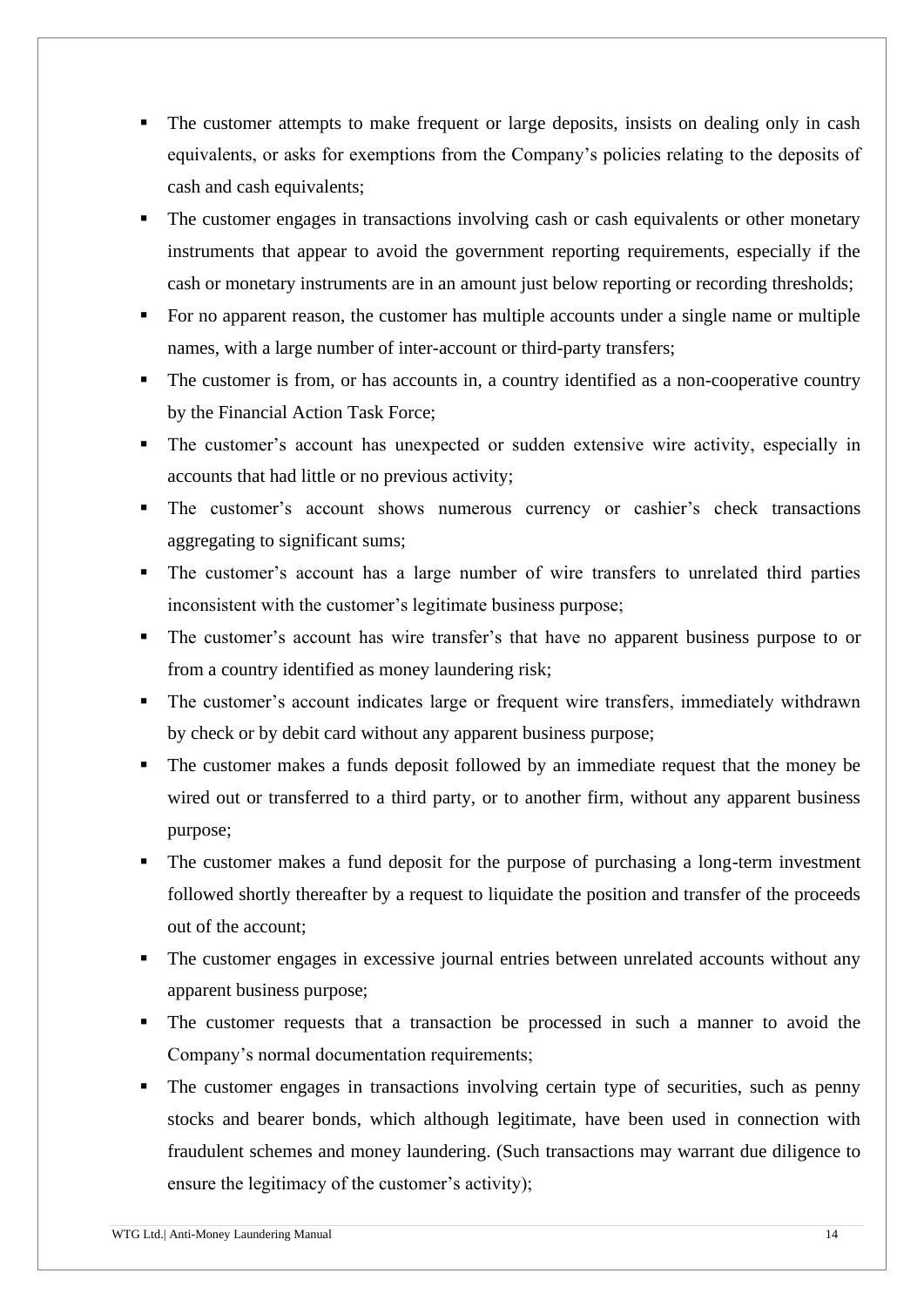- The customer's account shows an unexplained high level of account activity with very low levels of transactions;
- Attempt to borrow maximum cash value of a single premium policy soon after purchase;

If the appointed producer:

- Exhibits dramatic or unexpected increase in sales (particularly of single premium contracts);
- Has consistently high activity in single premium contracts in excess of company averages;
- Exhibits sudden change in lifestyle;
- Requests client documentation be delivered to the agent;

When a staff member of WTG Ltd. detects any red flag, he/she will investigate further under the direction of the AML Compliance Officer. This may include gathering additional information internally or from third party sources, contacting the appropriate authority or freezing the account.

## <span id="page-15-0"></span>**1.10. Deposit and Withdrawal Requirements**

WTG Ltd. monitors funding from various bank accounts outside of the account holder's home country. In case of bank transfer or transfer from a bank card, the name, indicated during the registration must match the name of the owner of the account/bank card.

WTG Ltd. neither accepts cash deposits nor disburses cash under any circumstances.

The withdrawal process detailed below is structured around strict guidelines to make sure that funds are securely sent back to their originating source and beneficiary:

- WTG Ltd. customers must complete a withdrawal request containing their correct account information.
- All withdrawal forms are submitted to WTG Ltd. accounts department for processing. Our Accounts department confirms the account balance, verifies that there are no holds or withdrawal restrictions on the account, and then approves the withdrawal request, pending compliance approval.
- WTG Ltd. Accounts department reviews all withdrawal requests, verifying the original funds are withdrawn via the same method of deposit and to the account holder on file. Our accounts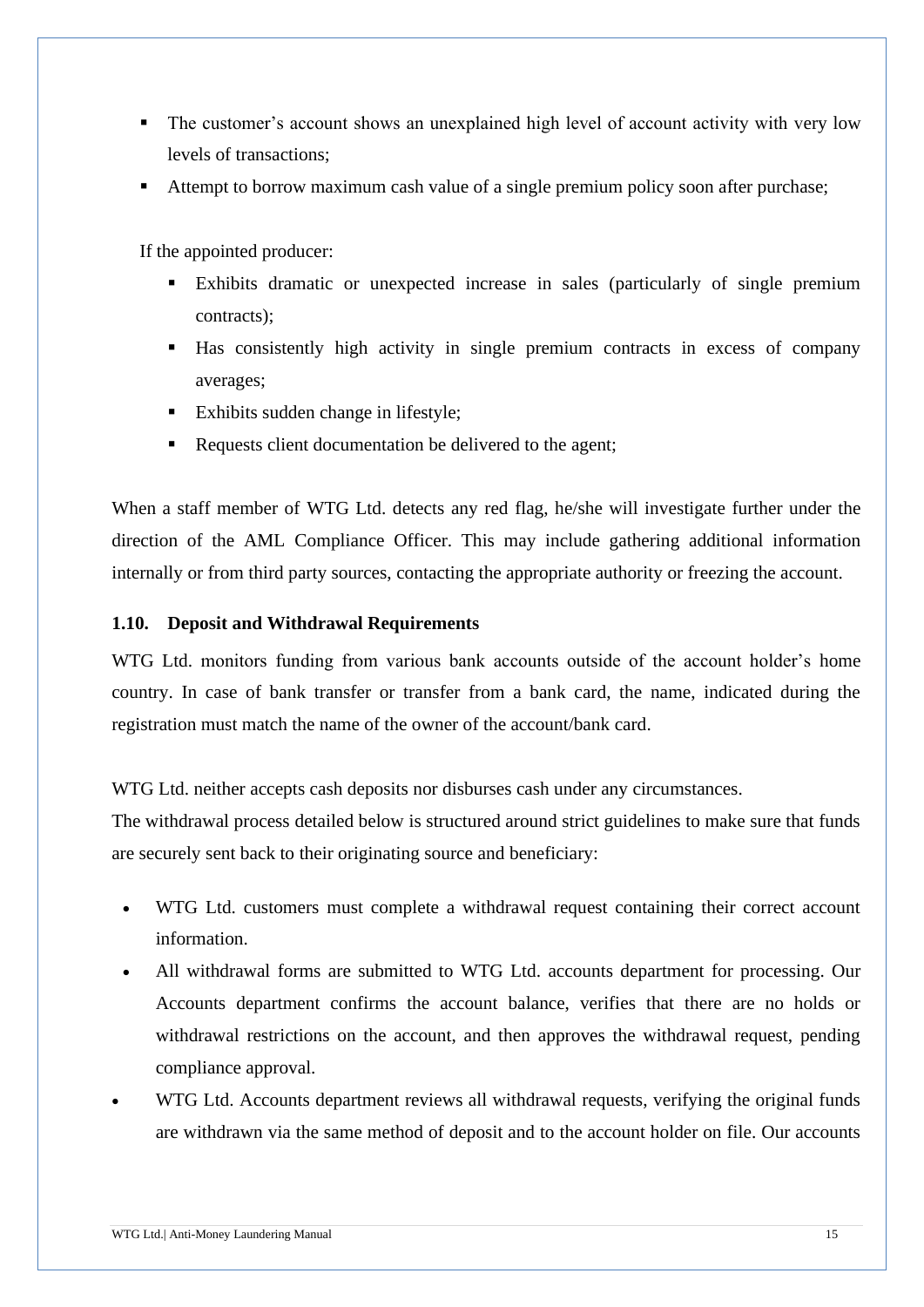department examines the withdrawal request against the customer's deposit history to make sure there is no suspicious activity, and verifies the bank account on file.

- Withdrawal requests approved are processed by the accounts department and the funds are released to the client.
- In the event that a withdrawal is flagged for suspicious activity, the withdrawal is placed on hold, pending further investigation by WTG Ltd.
- WTG Ltd. Management will work with the Compliance department to see if further action needed and if any relevant regulatory bodies need to be contacted.

#### <span id="page-16-0"></span>**1.11. Record Keeping**

Records must be kept for all documents obtained for the purpose of customer identification (KYC policy requirements) and all data of each transaction, as well as other information related to money laundering matters in accordance with the applicable anti-money laundering laws/regulations. That includes files on suspicious activity reports, documentation of AML account monitoring, etc.

Transaction effected via WTG Ltd. can be reconstructed, from which the authorities will be able to compile an audit trail for suspected money laundering, when such a report is made to it. The Company can satisfy within a reasonable time any inquiry or order from the authorities as to disclosure of information, including without limitation whether a particular person is the customer or beneficial owner of transactions conducted through the Company. The following document retention periods shall be followed:

- i. All documents in opening the accounts of clients and records of all their transactions, especially customer identification records, shall be maintained and safely stored for seven (7) years from the dates of transactions.
- ii. With respect to closed accounts, the records on customer identification, account files and business correspondence, shall be preserved and safely stored for at least seven (7) years from the dates when they were closed.

The following records must be kept:

- i. Copies of the evidential material of the customer identity.
- ii. Any non-documentary verification methods or additional methods used to verify.
- iii. Relevant evidential material and details of all business relations and transactions, including documents for recording transactions in the accounting books (the form and source of funds and/or securities used by the applicant for business; the form and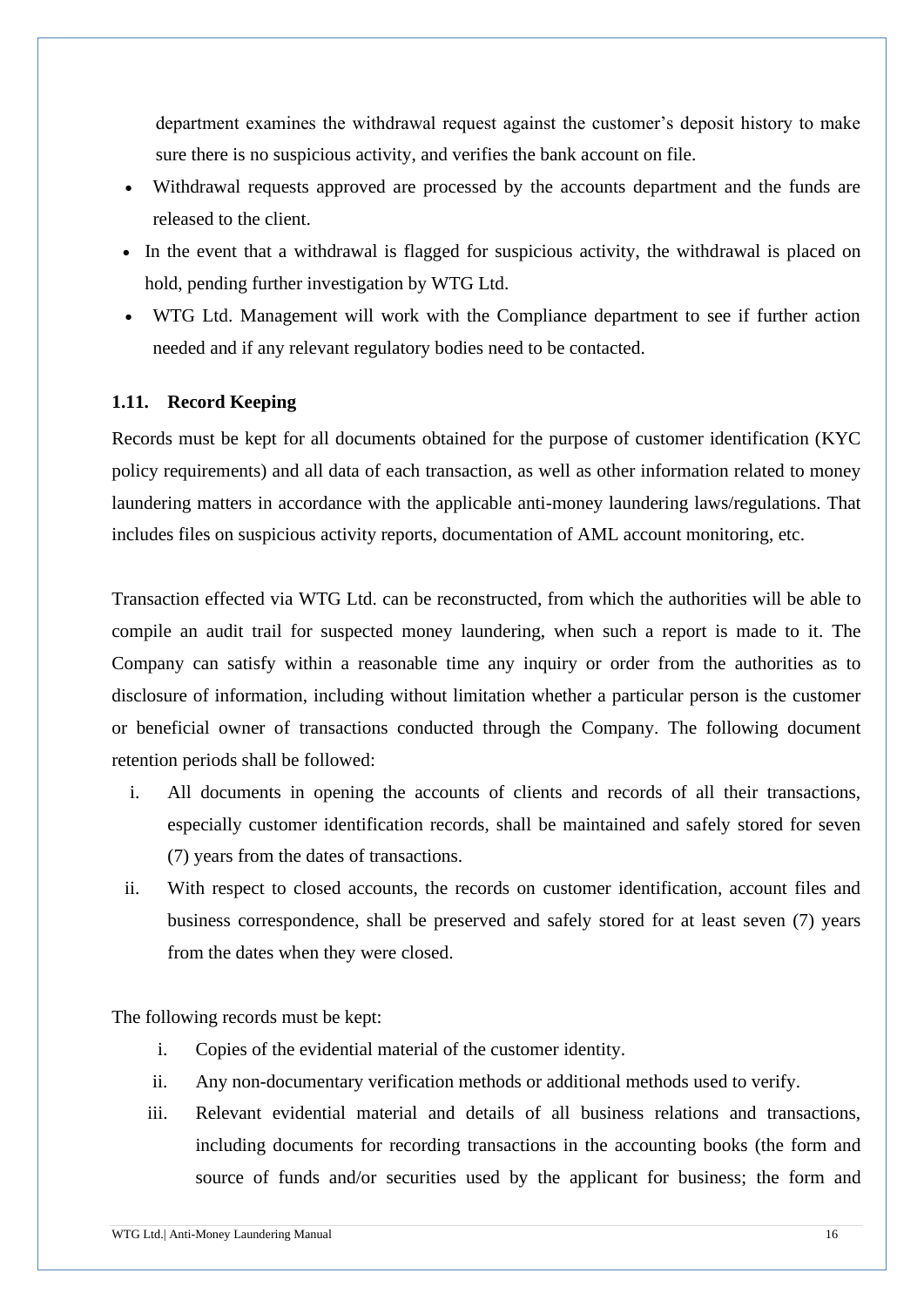destination of funds paid or delivered to the applicant for business or another person on his behalf; financial transactions carried out by the Company with or for each client or counterparty of the Company.

- iv. Relevant documents of correspondence with the customers and other persons with whom they keep a business relation.
- v. Description of how WTG Ltd. resolved all substantive discrepancies noted.

Checking and review of the documents is done by the personnel assigned to verify the accuracy and completeness of the records maintained by WTG Ltd. It is important that any material irregularity or documents lacking are noted and reported for immediate correction.

Transaction documents may be retained as originals or copies, on microfilm, or in electronic form, provided that such forms are admissible in court.

If the records relate to on-going investigations or transactions that have been the subject of a disclosure, they shall be retained beyond the stipulated retention period until it is confirmed that the case has been closed and terminated.

### <span id="page-17-0"></span>**1.12. Reporting Requirements**

WTG Ltd. shall institute a system for the mandatory reporting of suspicious transactions by appointing a Compliance Officer. Reporting of covered and suspicious transactions must be done by the Compliance Officer within five (5) working days.

Employees, Agents, Compliance Officer, and/or directors shall not warn their customers when information relating to them is being reported to the Authorities.

WTG Ltd. shall register or maintain a complete file on all covered and suspicious transactions that have been brought to the attention of the Compliance Officer. The register shall contain details of:

- i. the date on which the report is made,
- ii. the person who made the report to the Compliance Officer,
- iii. Information sufficient to identify the relevant papers related to said reports.

#### <span id="page-17-1"></span>**1.13. Internal Control and Procedures**

As a general internal control procedure, directors, officers, agents and staff of WTG Ltd. shall report any knowledge or suspicion of money laundering activity to the Compliance Officer. The report should be formally transmitted either in hard copy report, memoranda or note, or via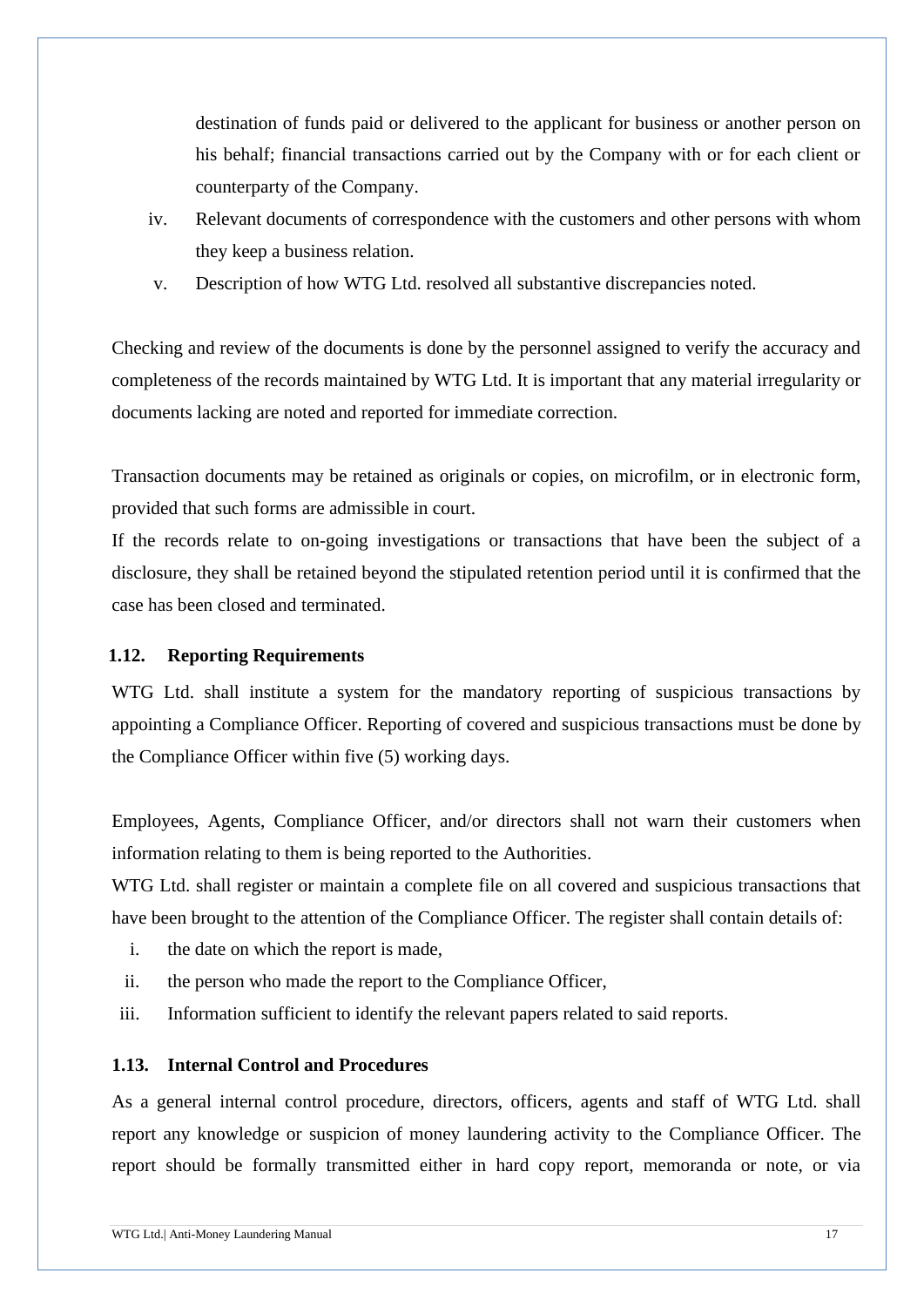electronic means (inter-office email). Use of external emails in transmitting the report is prohibited. Ensure no one else is provided a copy (including blind copies). Failure to comply with such requirement exposes the reporting personnel to breach of confidentiality in violation of the Anti-Money Laundering Act 2006.

In line with this requirement, all personnel will be required to sign a statement on breach of confidentiality provision of the AML Act 2006. A copy of this signed statement will be filed together with the personnel file.

After thorough evaluation and reasonable belief that there is really a basis for suspicion of money laundering, Compliance Officer shall maintain a register of all reports made to the authorities as well as all reports made by the staff of the Company relative to suspicious transactions, whether or not such were reported to the Authorities.Notwithstanding the duties of the Compliance Officer as reporting officer, the ultimate responsibility for proper supervision, reporting and compliance with the Anti-Money Laundering Act 2006 and its implementing Rules and Regulations, shall rest with WTG Ltd. and its Board of Directors.

#### <span id="page-18-0"></span>**1.14. Training of the Staff**

WTG Ltd. provides the necessary training, as well as orientation to its Agents and Compliance Officer. The Company disseminates to the staff the new procedures and guidelines needed in combating money laundering. The officers and staff are sent to orientations, training and seminars being offered by the regulatory bodies. WTG Ltd. shall determine the extent of training/orientation of its personnel with the priority being given to the Compliance Officer who would be directly exposed to situations involving money laundering activities. Scope of training is on the following:

- i. Provisions of the AML Act 2006,
- ii. The Company's AML Policy
- iii. The Company's Internal Supervision, Control, and Compliance Procedures
- iv. Updates and changes on the AML Act 2006
- v. Updates and changes on Internal Supervision, Control, and Compliance Procedures

Refresher training or orientations shall be made from time to time to constantly remind key staff of their responsibilities or if there are changes in the laws and rules in money laundering.